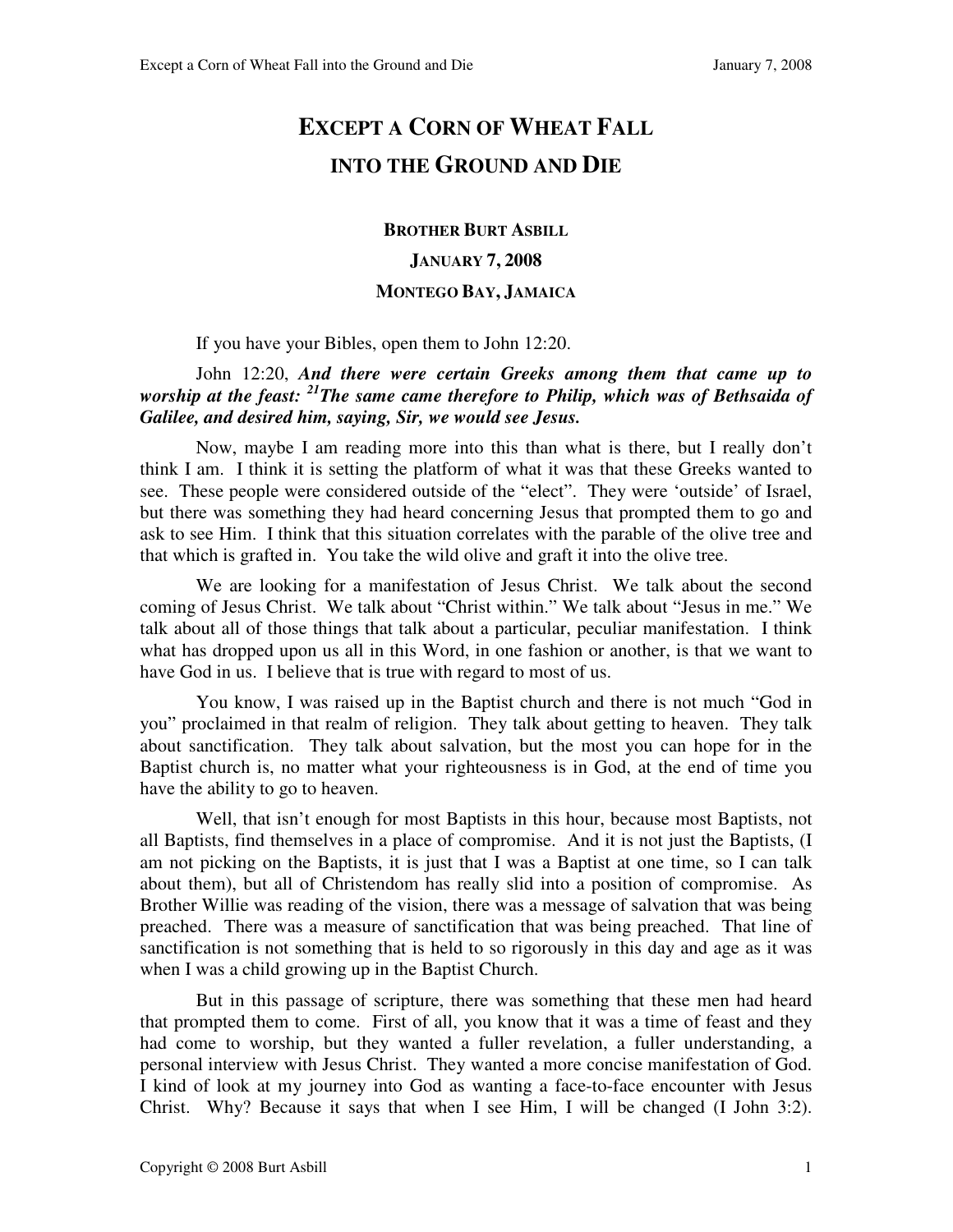Hallelujah. But there is a particular process that is required regarding the apprehension of that desire.

I believe I see this by the Spirit, but I see something in the church that is kind of perplexing to me. We are a people who say that we don't believe in *rapture*. Yet we seem to have an escape theory, but we have spiritualized it in some way or another. To some degree, it has eliminated our desire to suffer. You are put into a certain position or environment that is uncomfortable or that you really don't like, or you think that you should have better and you begin to either complain about it, or to look for an escape.

Let's say, for instance, that I find myself in a financial bind. I don't know about you, but whenever I find myself in a financial bind, I begin to cry out to God to deliver me. Now, to be delivered financially means that I don't want to have to scrape and scrimp and I don't want to have to endure it for very long. Maybe a day or two, or a week, or a month, but longer than that and it becomes something very vexing to my soul and all of a sudden I find myself accusing God of forsaking me. Of course, it is probably different with you. I don't know, but I really don't think it is.

We do not look at our position in light of what we have asked God to do, not only for us, but also  $\frac{10}{10}$  us. We think that, in God's sight, we are fine, that what we have is good enough. But when God puts us in a situation or circumstance and begins to highlight what we need to change and that there is something about our thinking that needs to be re-orchestrated, we do not like that.

Now, I am not one that likes to have change all the time. I am adjusting. Praise the Lord. I'm getting better. But nevertheless, I am not one that likes to have change all the time. Do you understand? God has been merciful to put me in situations (I wish they were more to my liking), where change isn't coming so rapidly or evidently. But you know, I really asked God to be in this position, so I guess I am getting what I asked for. I just didn't expect it to be quite so hot or quite so prickly or quite so vexing or quite so miserable. Of course, your situations are probably different.

We have a theory that we need to be pampered. That is why the prosperity doctrine in the outer court realm of Christianity is so popular. They have been infected with the "you gotta have" disease. You "gotta have" a good car. You "gotta have" a good house. You "gotta have" good clothes. You "gotta go" to the right schools. You "gotta have" the right job and you have to know the right people. You want all of those things, and you feel that you are entitled to them because you consider them blessings from God and you feel that you are one of God's "honeys." Somehow we have carried that doctrine over into our private lives and it has been brought into the "sonship message." It is a problem that developed when God came down and confused the languages of the people.

Now, God didn't just change language. He created a diversity of cultures. Over time those cultures developed certain traits, traditions, and attributes, all of which were as different from one another as the language that each spoke. So it was that nations were birthed and no one could understand what anybody else was saying or why they would do something the way they did it. In the midst of that environment God came down and picked one man out of a particular culture and created an entire nation that was just as different and peculiar as any other nation was from another, except that this nation had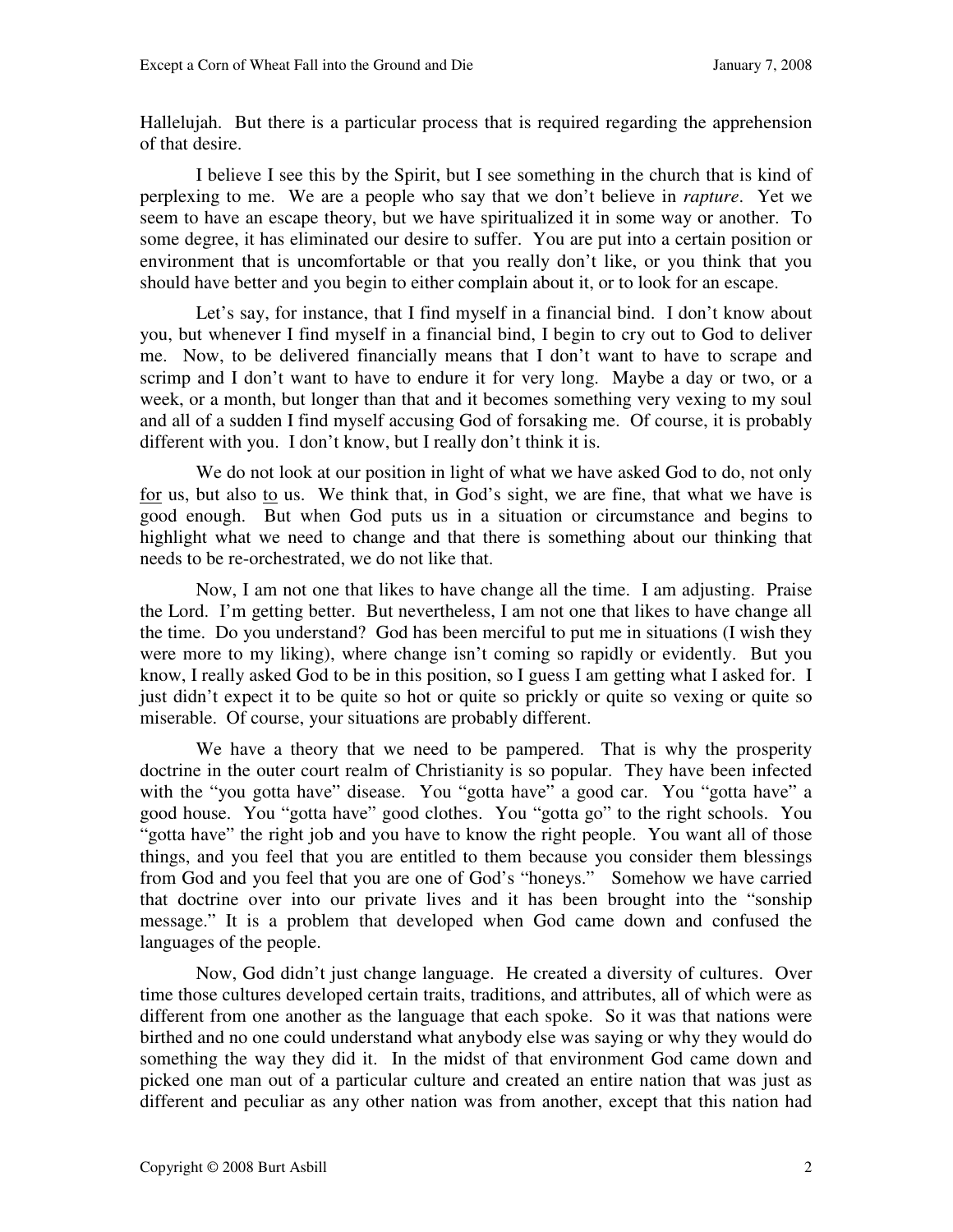the stamp of God's approval upon it. Now, why did God do that? Because God is not a God of confusion. God is not a God that is disoriented, out of sync, or out of order. God is a God of divine order. There are two basic thoughts that we have to mention and keep in mind. The first is that every nationality and all of its people were born out of rebellion against God-constituted authority. So, every nation and its people are born in the sin of disobedience. Psalm 14:3, *They are all gone aside, they are all together become filthy: there is none that doeth good, no, not one.* Romans 3:10, *As it is written, There is none righteous, no, not one: 11There is none that understandeth, there is none that seeketh after God. 12They are all gone out of the way, they are together become unprofitable; there is none that doeth good, no, not one.* The second thought that comes is that any nation that is created by God is a nation that will only exist on the principle of absolute obedience and divine order. Deuteronomy 11:26, *Behold, I set before you this day a blessing and a curse; 27A blessing, if ye obey the commandments of the LORD your God, which I command you this day: 28And a curse, if ye will not obey the commandments of the LORD your God, but turn aside out of the way which I command you this day, to go after other gods, which ye have not known.* Divine order exists only where the principle of obedience is employed in a perfect manner.

We talk about divine order, but we really do not understand what that is. It is one of the aspects of God's character that is interwoven throughout His whole nature, a principle that overshadows His every thought and action. He created a specific nation and people as a means by which all might understand what He expects of a people, regardless of the culture, time and space in which they are born. In many aspects, God maintains the integrity of that culture from the Old Testament to the New Testament, so as to validate His original intent and that we might understand, on a natural plane, how different God's ways are from our ways. Do you understand what I am saying? Well, we don't want to think that way. We don't want to think this way, because it conflicts with who we are and it amplifies our need for change.

When I was growing up in the Lord, I came across a man called T. Austin Sparks and I began to read a lot of his literature. He was way up there, but wherever he was, I wanted to be there. I could sense the attitude that this man had about God and the reality that he was grasping hold of. Now, I had no big revelation of the "sons of God," because the knowledge that is now available was not available then. I was a fairly new Christian, out there by myself, looking to the Lord, and He began to bring books into my environment and I began to read them. One of the things that I got a hold of was The Disciplines of Christ*.* 

There was a principle that the book made me aware of and it a set a pattern for me and it made me aware of the measure of discipline that God was going to require of me. It was a way that was going to be alien to my nature and my environment, but it was something that God was going to expect me to conform to. Now, Sparks had this expression that he called "the otherness of Christ." I didn't understand it then and I don't know that I fully understand it yet, except that there is something in that 'otherness' nature that I desire to know in its entirety, even as these Greeks were coming to the disciples and inquiring to see Jesus. Isn't that what we want to do? Isn't that the place that we want to be in? How are we going to be like Christ unless we see Christ?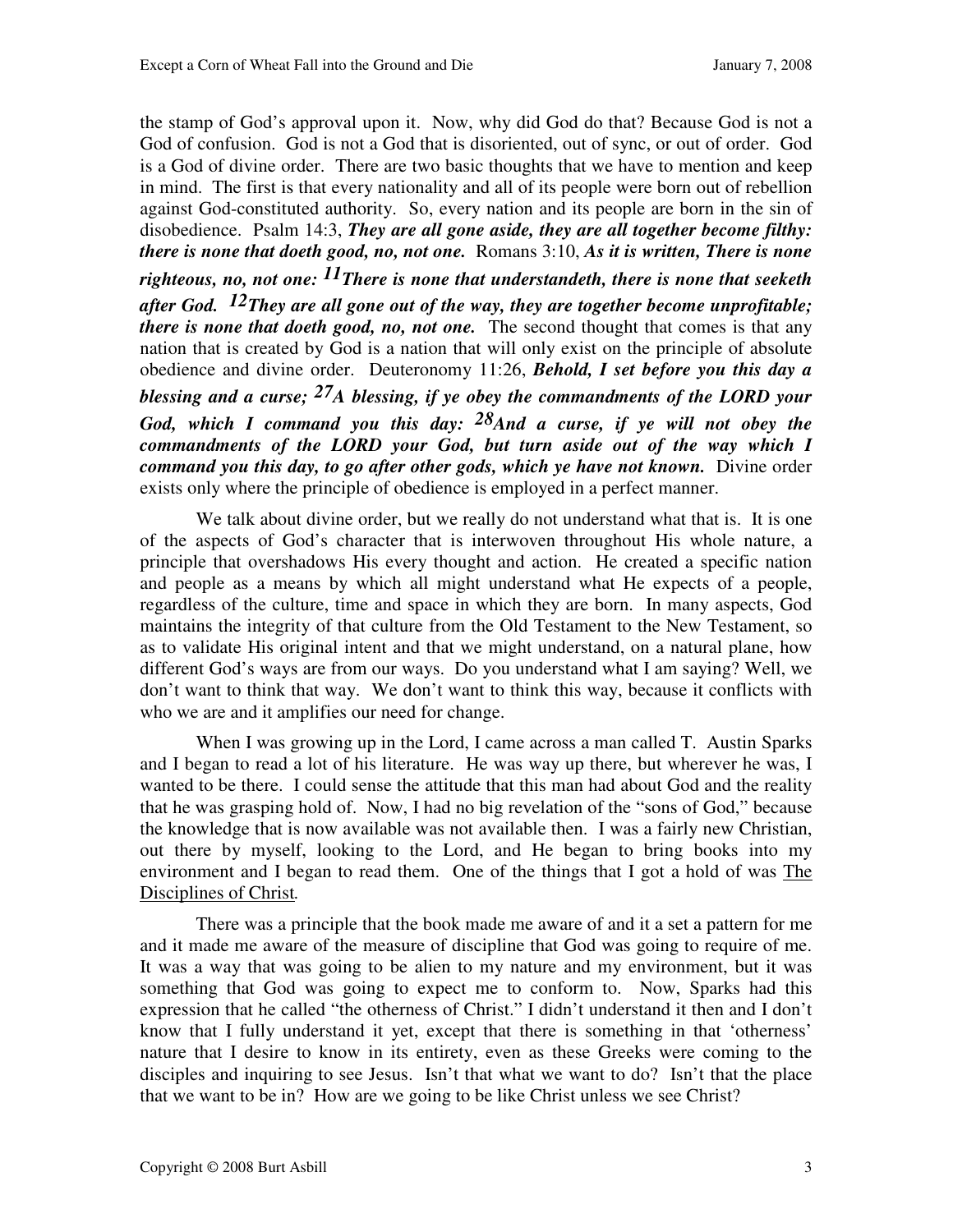Let's go back to the scripture. So, here these Gentiles, these Greeks, come to the feast. They go to Philip and state their request

# John 12:22*, Philip cometh and telleth Andrew: and again Andrew and Philip tell Jesus.*

He needed a little help there. He had to get some support to go up there.

## Verse 23, *And Jesus answered them, saying, The hour is come, that the Son of man should be glorified.*

I think that is a very important statement because there is a glorification of Jesus Christ in the natural and in the spiritual, as well as a coming to a position of glorification in the fullness.

Is it that we think that the coming of the Son of man is going to be any different than it was in the beginning? Or that the position of glorification will be so different for us than it was for Him? How was He glorified?Was He not taken? Was He not accused? Was He not tribulated? Was He not examined and scourged? Was He not brought to a place of humiliation? Did He not have to walk the road up to Golgotha, did He not have to be crucified?

Have you ever considered what God calls glorification? There is a manifestation of God in every phase of the persecution, torment, and suffering that the man Jesus suffered. There was a glorification. It says that *when he was reviled, reviled not again* (I Peter 2:23). That was a glorification. There was something that was beyond human understanding. It says that Pilate was amazed (Mark 15:5b). He said, "Don't you hear what these men are saying?" It says that He answered him not a word (Matthew 27:13-14). There was a glorification in that. When He was standing in the vestibule of the high priest and they were mocking Him and hitting Him, He showed no anger (Matthew 27:41-44). He showed no resentment. He yielded himself completely. That was a manifestation of God.

I don't know how you take that and bring it into your personal environment, or if you do it at all. But I am telling you that the circumstances are the same. Our response to the tribulation that you or I find ourselves in determines, at the end of the day, where we are and what mark in God we attained unto.

I was coming out of a meeting somewhere in Europe a few years ago and I was very distressed because of the lack of interest, the lack of hunger, the lack of respect concerning the ministry and the Word of God. I'm not talking about me, you understand. I am talking about what the Lord is, what the Lord says and how the Lord says it. I believe that God has called me and has put an anointing on me. I am not puffing myself up, because let me tell you, I am as human as anybody, but I do believe that when God says that He chose the foolish things to confound the wise, or the wisdom of this world, I am one of those foolish things (I Corinthians 1:20-21). Praise the Lord. I can say "amen" to it and not in a high minded sense. Anyway, I was walking out of a meeting and I was so very distressed and God said to me, "You are at the drinking of the water." This was within the last five years. He said, "You are at the drinking of the water." I said, "What do you mean?" He said, "It is not what you *know*, it is what you *do* with what you know."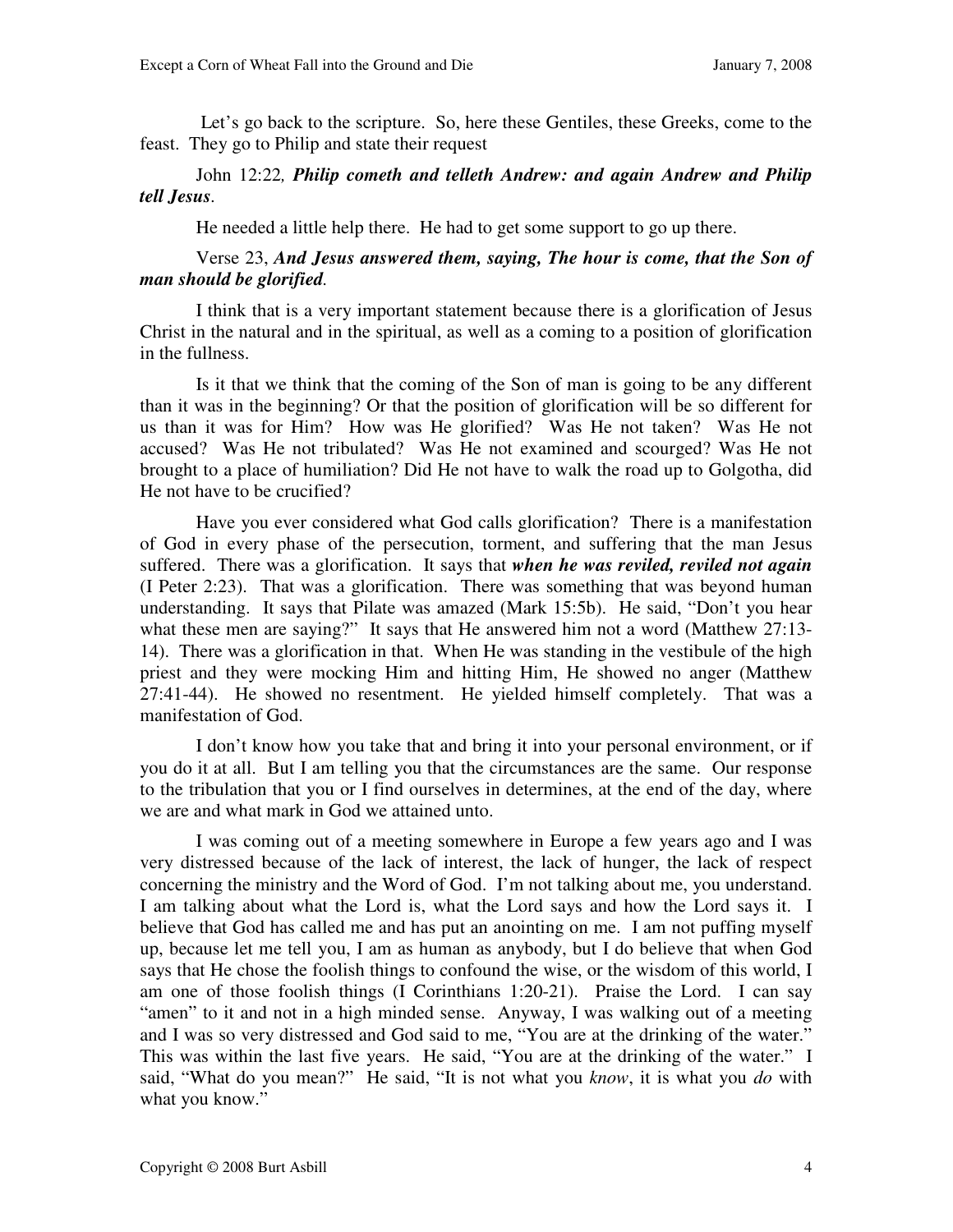It is not what you know, but we think that knowing what needs to be done and what it will take to do it is sufficient, and it isn't. What needs to be done and what we know will not give us the strength to get it done unless it is implemented. What we have to do is **do** with what we have now and manifest the quality of that which we are hoping to achieve, which is Christ in all aspects of our life. Matthew 5:16, *Let your light so shine before men, that they may see your good works, and glorify your Father which is in heaven.* 

They cometh unto Jesus and Jesus saith, "*The hour is come.*" It would seem that there should have been some knowledge of a forthcoming event, an expectation or anticipation of that event and an outworking of that reality being demonstrated. Well, if we believe that the hour is come or even that it is coming, there certainly should be some sort of manifestation – not out there but here, in our personal, cultural, and national environment. But to the contrary - what is demonstrated is that we have some sort of magical, mystical theology that we can live our lives as we want and in the end there is going to be some miraculous event that will alleviate the pain, suffering, tribulation, or any discomfort that is derived from the place of confinement.

You know, confinement is not necessarily being locked in a room with bars on it. You are confined, but it is the environment that you are in that confines you. Do you know that there are environments that God consigns you to that are designed to confine you even though they do not have literal bars on them? It is up to your spiritual integrity to maintain the position of your confinement. I am not talking about something that you like to do, someplace that you like to be, or something that gives you some pleasure. I am talking about something that vexes you down to your toenails. I am talking about situations that go right down and make your toenails curl and you have the liberty to do whatever you want to do, but if you know that God has put you there, then your release is dependent upon whether or not God gives you the liberty to go. Now, it doesn't mean that you don't pray. It doesn't mean that you don't fast. It doesn't mean that you don't inquire of the Lord. But what I do know and what it does mean is that there is something in the midst of that type of situation that should begin to demonstrate the reality of Jesus Christ within you. There should be something of a reality that comes forth that God calls glory. There should be something of a manifestation that those around you become aware that something besides humanity is working in this situation. And if, in that situation, there is not that recognition, but you are aware of the presence of God, then that in itself is a type of suffering.

We don't want to suffer. We really don't want to suffer. **We do not want to change!** We don't. Hallelujah. I got a real revelation of this many years ago. We were visiting someplace and we were having a meeting and the Spirit of God fell. Oh, my goodness, it fell. It came down and began to minister and I think we sang one song for 3½ hours. Hallelujah. We sing one song for 5 minutes and we are looking for another tune. You know, we need to catch the breath of God and when the breath of God begins to breathe on us, we need to inhale it. We need to take a great big breath.

Have you ever gone down on the seacoast when the breeze is coming in and it is nice and fresh, crisp and clear, not profaned by all the smog and stuff floating around out there, but nice and clear and you just breathe it in? That is what we need to do with God. As the breath of God comes into the midst of us and we catch that wind, we need to just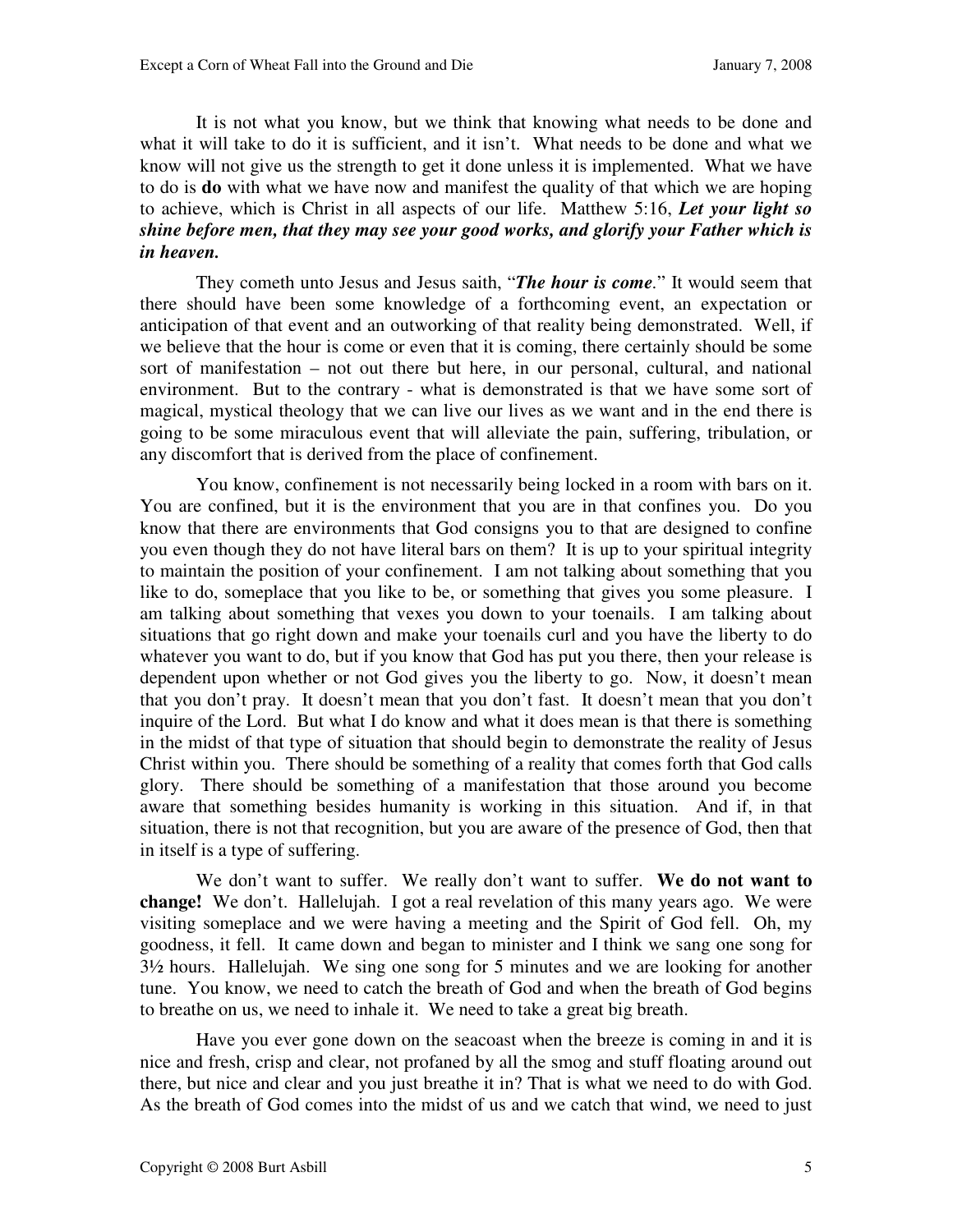inhale it into our beings. We need to maintain our spiritual position of equilibrium with God and allow God to move in the midst of the service.

We were in this meeting and the breath of God came in and they began to sing this song. It was an old church hymn and we began to sing it and the Spirit of God came down. The ministry began to prophesy and to pray for people and deliverance began to flow. My God! The people were hungry. They were **hungry**. I don't know that we are hungry any more. I don't know, we seem to think that what we have as far as the knowledge of sonship is concerned is sufficient, when it is **not** the knowledge. You know, the law was a taskmaster to bring us to Christ (Galatians 3:24). Don't you understand? It was an instructor. It was a tutor. It was to bring us into a place where we begin not just to hunger after righteousness, but we begin to hunger after Him who is righteous and we want Him more than we want anything else in this world.

But that lack of hunger is not the problem, it is only a symptom. We want God, but the problem is that we want the world. Let me finish the story. We were in this meeting and they brought this man up for prayer. As we began to pray for him we gathered around him and laid hands on him and there was a vision that came forth. In the vision, there was a plug in the man's chest and it went down and plugged into the earth. It is not just that it was peculiar to him. God gave me a revelation. I began to think, "What am I plugged into? Where am I drawing my source of strength from?From where am I drawing my understanding? Where are my wants and my desires being generated from? Are they being generated from that which is plugged into the earth?"

But I saw a hand come down. Praise God for the hand of God! Praise God for the arm of God! I saw it pull the plug out, but it didn't come out clean. It came out with things attached to it, because it was like it was part of the earth itself. The hand pulled it out and plugged it into heaven. My God. Hallelujah.

We want to be multi-voltage. We want to be plugged into heaven and plugged into earth and it doesn't work, not if you want the reality of what the Word proclaims. There is a scripture in Ecclesiastes 3:11 that says, *He hath made every thing beautiful in his time: also he hath set the world in their heart, so that no man can find out the work that God maketh from the beginning to the end.* He hath set the world in their hearts, why? That they might not find out the works of God. Hallelujah. I like to read the Bible in the converse. Do you understand what I mean? I like to turn it around. That means that if I get rid of the world that is in my heart, then what am I going to do? I am going to find the works of God. Hallelujah.

You know, I don't know why it is that we think that when we go back into the garden of Eden that we can go through some door without going through those flaming swords (Genesis 3:24). Hebrews 4:12, *For the word of God is quick, and powerful, and sharper than any two edged sword, piercing even to the dividing asunder of soul and spirit, and of the joints and marrow, and is a discerner of the thoughts and intents of the heart.* Cutting down to the quick and separating what? The marrow and the bones and the joints and the aspects of the body. My God. We are talking about suffering, tribulation and trouble. Hallelujah.

We say we believe God and then we go to the doctor. Let me say that I am not against doctors. They have done many beneficial things for me. But there is a place I am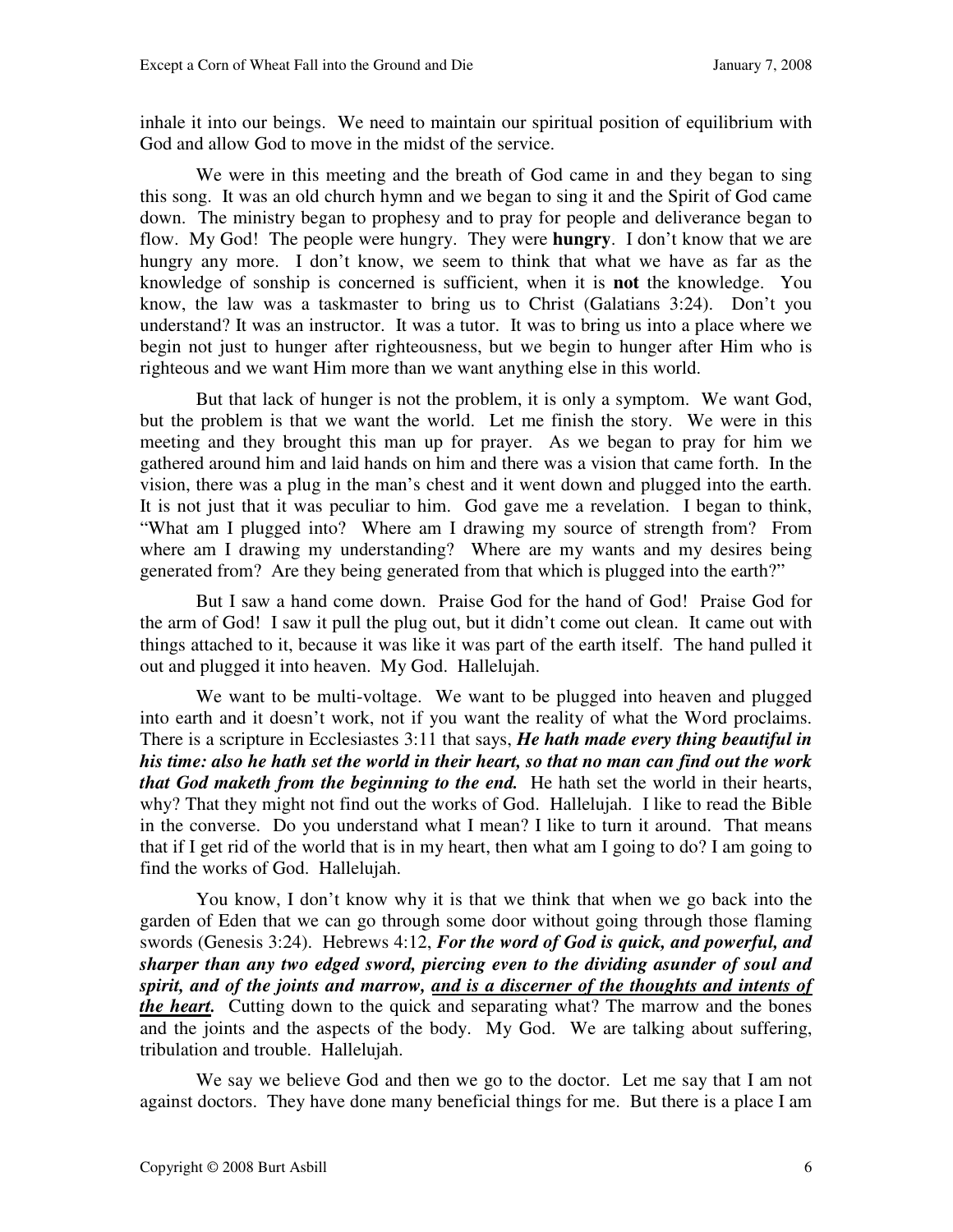coming to in my relationship with Him that I am beginning to understand that if there is something that God says He will do, I am either going to have to believe it, or I am going to miss out on something that God has for me in the experience. You can't go in on my faith. You can't go in on my basis of understanding. But you can be in a relationship with God that you can come to the same thought. You can come to that same level of understanding. My God. Hallelujah.

It seems like it is always easier to believe for someone else than it is for yourself. I don't know, maybe it is because we are so self-centered. Have you ever heard this? Oh yeah, "You have to toughen up, brother. You have to walk the straight and narrow. You have to believe. You have to have faith." Oh, that is all well and good until the devil comes knocking on *your* door. Then it is an entirely different story. Of course, that is not how you are, right?

But there is an opportunity that is presenting itself, just like these men who wanted to see Jesus. Hallelujah. These men wanted to see Christ, to see the deliverer, the man that would say that he is the Son of God. Are you saying "I want to be" or are you saying "I shall be" or are you saying, "I am"?What is it going to take, a bunch of wishy-washy, namby-pamby sons of God walking around, sometimes on and sometimes off? What is it going to take? Major tribulation, yes. But what is your position, your understanding? Where is your integrity in the midst of that tribulation? What is it that you are manifesting to the world at large, or even to your own family?

He says one of the qualifications for seeing the Son of man very well. I was told that whenever God says "*verily, verily*," you had better prick up your ears and perk up your mind because He is really saying something very important. He says, "*Verily, verily, I say unto you," "*WHAT? What has this got to do with seeing the Son of man? What has this got to do with seeing the Son of God?" "*Verily, verily."* Come on, give me a break, Jesus. I want to see you heal somebody. I want to see you *do* something. I want some miraculous thing to happen to prove to me the reality of who you are." He said, John 12:24*, Verily, verily, I say unto you, Except a corn of wheat fall into the ground and die, it abideth alone: but if it die, it bringeth forth much fruit.* 

*"*What does that have to do with you, Jesus?" I suppose we could turn around and say, "Oh yes, that was Him because He had to die for the whole world." Well, yes it is. If it hadn't, then I would not be a candidate, if I am even in that category? I would not be in a place to receive what He was demonstrating in the reality. He said that He was not alone, but that He was the firstborn (Romans 8:29). Firstborn! That means that there is a second, third, fourth, fifth, sixth, seventh, eighth, ninth, tenth. The Bible says that He was cut off in the midst of His generation (Isaiah 53:8b). Who will declare His seed? (Acts 8:33). Well, it is the ever-perpetrating spirit of life that was in Him that needed to be released to the world that would impregnate every soul, every life and bring them to the position where they had the potential and the capability to be like Him.

I don't know where our thinking is. Is it our intelligence that is giving us such a problem? Is it our intellect? What is it that gives us such a problem understanding that tribulation is the road on which the son of God walks. "For if they do these things in a green tree, what shall be done in the dry?"(Luke 23:31). Weep not for me mothers, but weep for your what? Weep for your sons (Luke 23:28). Weep for your sons, for if they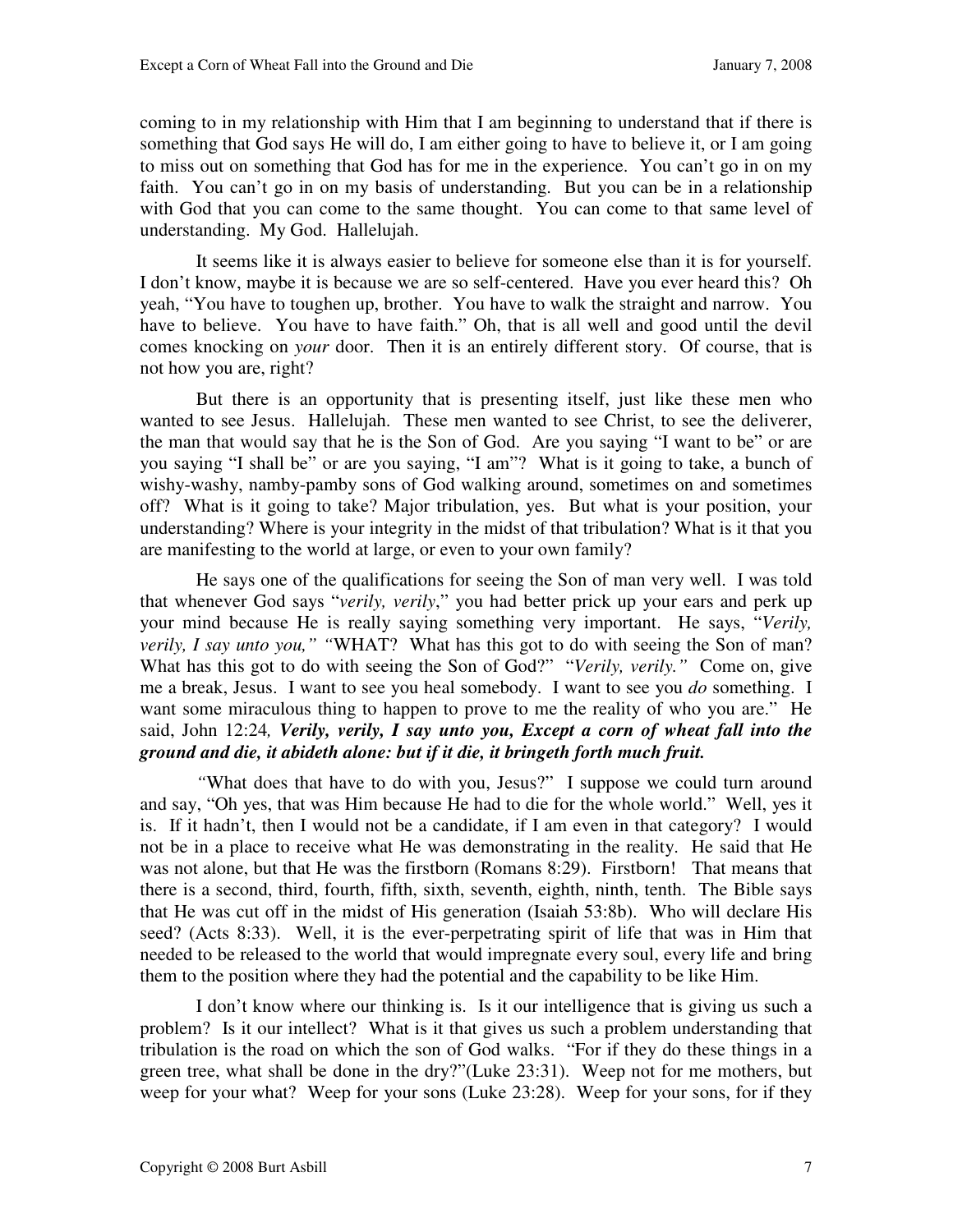do it unto me, a tree that is green, what shall they do to the tree when it is dry? Oh, they will just throw it in the fire and burn it. That is what you do with dry wood. That is what I do with dry wood. The drier it is, the better it burns.

**We don't want to change.** We want to maintain our heritage and avoid anything that would put us in an environment that makes a demand on us to change. "God, I don't want to be here. There is nothing about this that I like. God, I don't want to be here doing this. I don't know why I should be doing this when I could be doing that! That is the place that you called me to and you've got me over here doing this. God, what in the world do You think it is that You are doing?"

Sometimes God comes back, and sometimes He doesn't come back at all. He just lets me throw my temper tantrum. Other times He will come back and just say softly (and other times a little more roughly), "I am making you a son." You know, that is what I asked for. I asked for all of it. Maybe me more vocally and publicly than you. But we have all asked for it in one way or another. It doesn't matter if you are short, tall, squat, or what. What makes the difference is what you have spoken with your heart and has been proclaimed by your mouth, to bring it to a place of culmination that you might be glorified and that He might be glorified. He knows that in your glorification, He is glorified, because what your glorification is going to require is beyond your ability to endure. It is only by His grace, and His presence within you!

John 12:24*, Verily, verily, I say unto you, Except a corn of wheat fall into the ground and die, it abideth alone: but if it die, it bringeth forth much fruit.* Dying bringeth forth much fruit. Do you know that I can take one 50-pound bag of corn and plant it in an acre of ground and get 150 bags at harvest time if my land is cooperating? But as long as I keep it in the bag, it is nothing. It is just one bag of corn. How far do you think one bag of corn is going to go in comparison to 150 bags of corn? 150 bags is going to go a whole lot farther, but I am thinking that the one bag that I am holding on to is essential to life and liberty and it is mine. I want to hold on to it. God, I want to do what I want to do. I want to be where I want to be. I want to be what I am. Well, you can be what you are **or** you can be what you will be, but if you want to be a son of God, then the sack will have to be ripped and the seed must be sown, because there is a requirement that you die.

You can't die – well, I suppose we can wish that we could die in bed. You know, nice, sweet music, air conditioner, everybody gathered around you, loving you and you just peacefully, serenely slip off into never-never land. That is probably what it would be, never-never land. It bothers me. It really does. This doesn't bother me about me, it bothers me about the church. It bothers me and I am not saying that I don't have to deal with some of the same tendency. Let death come knocking on my door and see how I behave.

I'm going to tell you, when I was a very young man, I had a collapsed lung. It felt like a heart attack. I was in this Word and I was saying, "Oh, God, I am ready to go. I am ready to do what You want me to do. If You want to take my life in the business of God, that is all well and good. I want to do it. I am ready, ready, ready." I found out I **wasn't** ready. Death came knocking on my door in what I thought was a heart attack. It was a collapsed lung and if it had not been taken care of, I suppose that I could have died.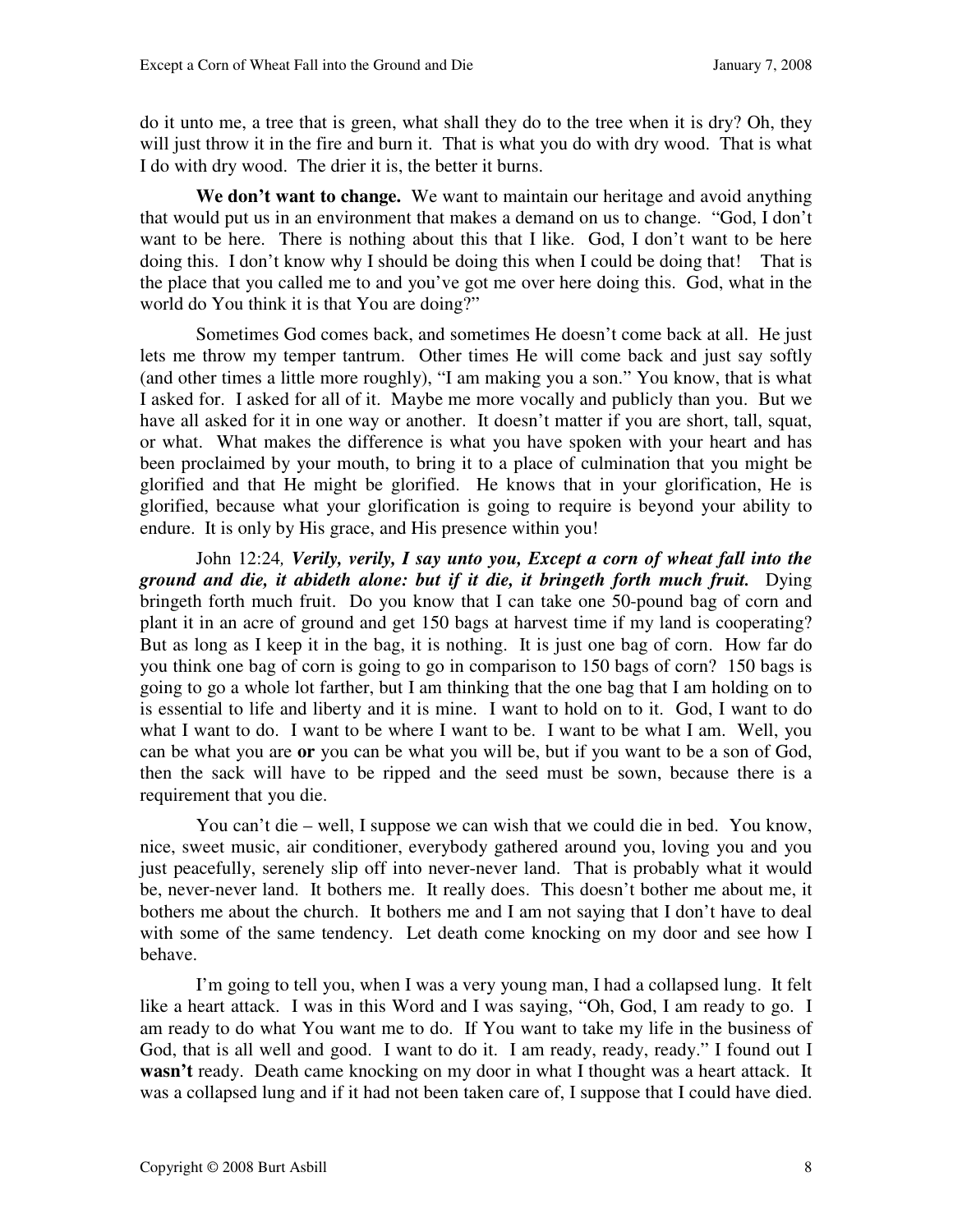With a collapsed lung, you can't get enough breath, because the lung just isn't working and the old air isn't going in. You are huffing and puffing and doing everything you can to keep breathing and it isn't enough. I was saying, "Oh, God, I am too young to die!"

Brother Peter was talking about that situation in Lagos when that guy jacked that shell into the chamber of his gun. My goodness. I said, "God, my time can't be here yet, can it?" Saying you are ready to die and facing death are two different things. When you face death, how are you going to face it? Are you going to face it in an attitude of integrity before the Lord, in accordance to the Word that you are professing? Or are you going to be some denominational, nominal Christian? Do you know what Jesus said? Jesus said, "No man taketh my life from me, but I lay it down (John 10:18). No man taketh! We want to be like Jesus, don't we? Do you think that there is coming a time when you are going to stand up before somebody with a gun or knife or whatever it may be and say, "Go ahead and shoot me. No man takes my life from me." Oh no, you're not. You are not going to say anything, unless you have the reality of the Holy Ghost. Not unless you have the reality of what it means to be a son! "Jesus, if I perish, I perish" (Esther 4:16). Give me a break! "If I perish, I perish, I am going to see the king." **How much of a reality is eternity to you?** Let eternity stare you in the face and you will find out how much of a reality it really is. Do you really believe the Word? Now, there are some people who have a reality and death doesn't frighten them, but most of us are scared to death of it. We do anything and everything to preserve our life. Hallelujah. Get into a situation that is a little uncomfortable, that makes you out of sorts. Is one of the first things that comes into your mind and out of your mouth a praise to the Lord? Is it a hallelujah that comes from the very depths of your being? Or is it an, "Oh my, Oh me?" Do we look at it as an opportunity to demonstrate the reality of the Word that we are preaching?

We have so many preachers! There are so many people that can preach better than me. My goodness. We have preachers here, preachers there, preachers all over the world, but I have yet to see one walking, talking Christ!

Do you know that Brother Ravenhill said that a mere handful of people turned the world upside down? Do you know how many people in the world today profess to have the Holy Ghost compared to the handful of people that were back then in the New Testament? How in the name of heaven is it that the world is in a worse condition and we are in captivity to our own nature and our own thoughts, in the way that we are? With the word that we have? I can't understand it, except for the fact of my own humanity.

John 12:24*, Verily, verily, I say unto you, Except a corn of wheat fall into the ground and die, it abideth alone: but if it die, it bringeth forth much fruit.* Except there are no conditions here. There is only one position, one qualification, and one resolution to the situation. Now, brethren, when tribulation comes knocking on your door, you can't get up and act like it. You have to have the reality of the thought impregnated within your soul. It is not something that you can do because, "He said that God said that you could do this or you could do that." You have to have the reality of what it is that is being spoken concerning the issue, and the issue that we are talking about, the deliverance that we desire is **not** a rapture. Is it? Well, we say no, but do we really believe it? I have heard it ministered that it is "sackcloth and ashes" (Revelation 11:3). That is what I heard. That means trouble, tribulation, persecution and suffering.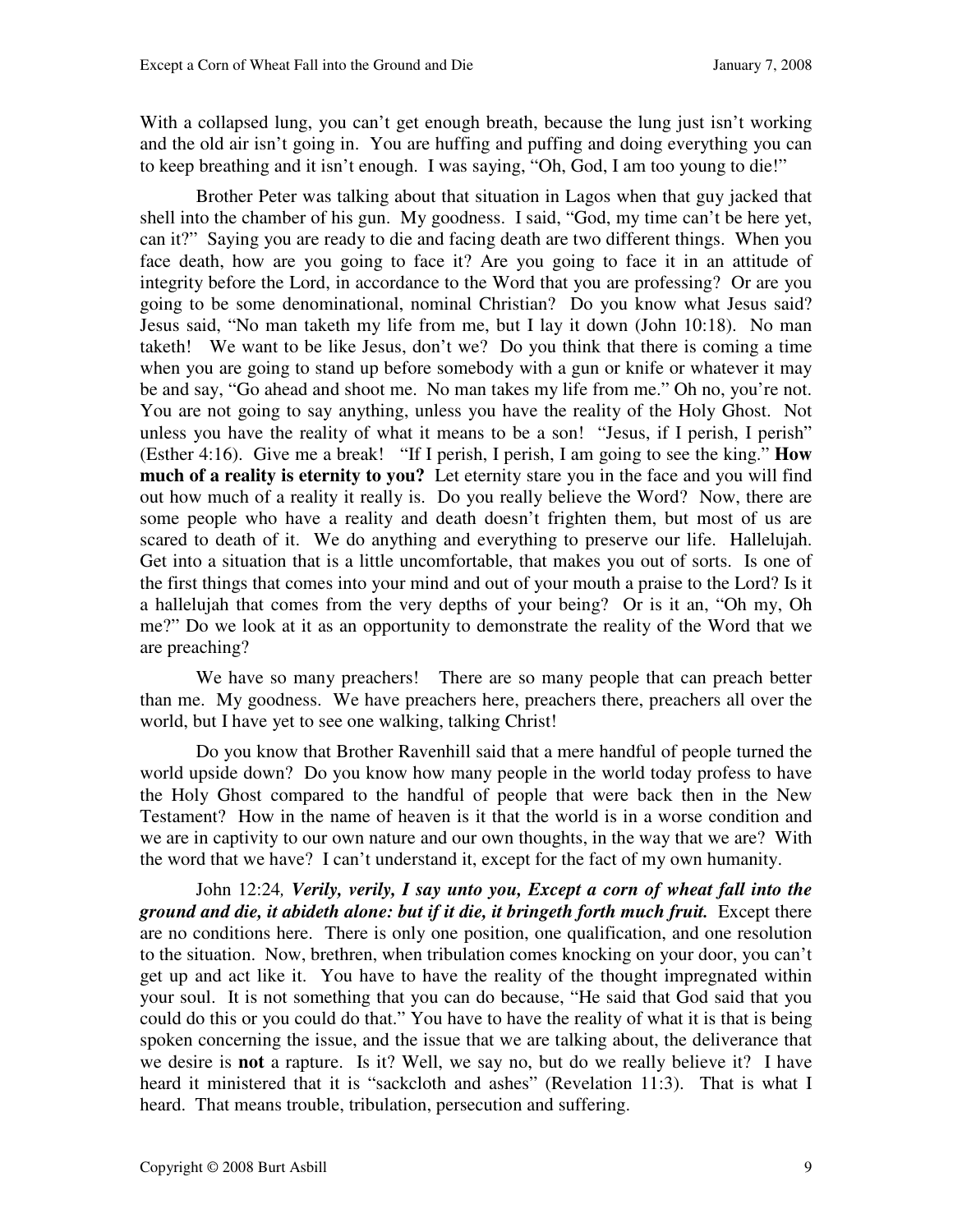Can you imagine? You have all this power inside of you. You have the power of the creative spoken Word. You could deliver yourself out of your problem, out of your trouble, and you do not use it. Isn't that what Jesus did? Come on? He said, "I could call a legion of angels. I could ask of My Father even now, and He would bring Me a legion of angels to deliver Me out of your hand" (Matthew 26:53). It is not a supposition, a command that wouldn't have been obeyed. He said, "I could ask of My Father **now**." But He knew that the Father's will was not that He be delivered. Hallelujah. Do you know what the will of the Father is in your set of circumstances? Do you know what it is supposed to produce as far as He is concerned?

My goodness. We really should be weeping between the porch and the altar (Joel 2:17). They killed one of the prophets right there in the temple, you know that, don't you? He was talking about the blood of the prophets being on the hands of those that were contending with him. Even of the blood of the prophet that they killed in the midst of his service (Luke 11:50-51). They were so presumptuous and arrogant in their position of knowledge and revelation that they felt like they had the right and the liberty to put the servant of God to death. My God. You don't know what we are in for. Hallelujah.

*He that loveth his life shall lose it; and he that hateth his life in this world shall keep it unto life eternal* (John 12:25). What all this is still saying is, "We want to see Jesus. We want to see Yeshua. We want to see the reality of this God/man. We want to see the demonstration, the power, the glory that is called Christ." What did He say in John 17:5? *And now, O Father, glorify thou me with thine own self with the glory which I had with thee before the world was.* Then He goes on in verse 22, *And the glory which thou gavest me I have given them; that they may be one, even as we are one.* 

Do you know that not one of the apostles died of natural causes? I don't know that we really know what happened to John, but the rest of them we know. There is natural history as well as biblical history. It says that Peter said that he wasn't worthy to die the death of Christ, so he asked them to crucify him upside down. Can you imagine that? Being crucified right side up would be bad enough. I can't even imagine being crucified upside down. My God. He asked for it, if it is indeed a true fact. Hallelujah.

They said that they couldn't kill John. Historically, they say that they did a number of things to try to kill him, so they just did the next best thing. Out of sight, out of mind. They segregated him, isolated him on a little island out there, but God had other plans. He took him out of that rough rock in the coral sea and lifted him up into a realm of heaven, which we are now looking into in regard to our day, and the word that he was hearing is about us.

How are we ever going to measure up? Have you ever thought about it? How can you and I ever measure up concerning those that have gone on before us? Read Hebrews 11. How many of you have been living in a cave lately? Somebody said it the other night, "sawn asunder". Yet it says that "they without us will not be made perfect." My God, what are You talking about? "They without us." Who am I? Where am I? What am I doing with what I have? What is working in my life? What is bringing me to a position of revelation? "Oh, I want it up here, God. I want it up here. I don't want it in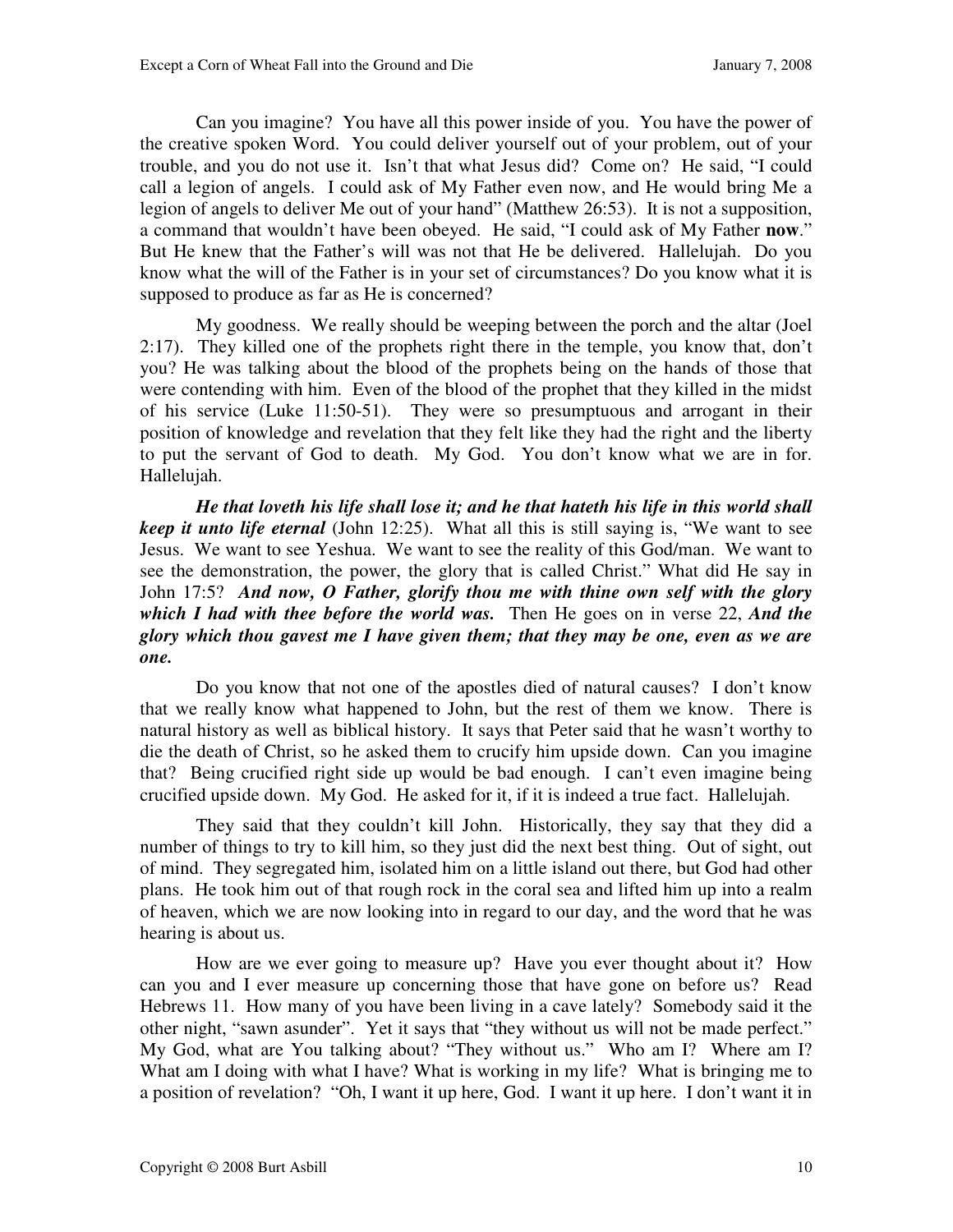here. I don't want it in here. I want to be clothed and fed. It doesn't have to be a lot, Lord, just enough to keep the belly from rumbling." That is not what I really want. Give me a place where my belly rumbles and I start looking for food.

I don't know what concept we have about being a son of God. I think it is what James and John had. The sons of Thunder, wasn't that them? I think that is our mentality. "Oh, yes, Lord, I want to be on your right." "And I want to be on your left." Well, He qualified the position. **Where do you want to be?** Well, I could say, "Lord, I really don't want to be that close. I just want to be somewhere in line." Some of us are saying, "I just want to be somewhere in line and I don't want to be that close." Well, unfortunately, a son is a son. There is no half-way son. Did you know that there is no half-way son? It is either son or no son. Hallelujah. My goodness. He said to them, "It is not mine to give you." First He said to them, "Can you drink from the cup that I am going to drink of?" to which they said, "Oh, yes, Lord, I can drink of it!" (Matthew 20:22-23b). "Oh, yes, Lord, I can drink of it!" That is us! That is right there where we are. Oh, that is not you, that is just me. That is where I am. Right there. "Oh, yes, Lord, I can drink of it! I can drink of it! I can really drink of it!" It wasn't more than a couple of days later, a week later, a month later, that they were all in the garden. When the crowd came they all split, all the **want-to-be-sons.** That is what they were, want-to-be's. They hadn't found the reality of it. "Could you not wait with me one hour? Could you not tarry with me one hour? Could you not pray with me one hour?" (Matthew 26:40b). "Could ye not intercede and move into that place with me for one hour? That in the time of tribulation you would not fall, fail, or cut and run?"

We sing a song, "Say not unto me, 'Sleep on!" Well, the Word of God is coming and saying, "WAKE UP!" The alarm clock is going off! Things are starting to happen! "WAKE UP!" Get into that place of travail, that place of meditation, that place of service before the Lord. I didn't say service *unto* the Lord, going out here, doing this and doing that. I mean, if that is what you are called to do, go fulfill your calling. But if it doesn't work for you and you find yourself outside at the day appointed – don't complain.

"Can you not wait with me? Can you not tarry with me one hour?" Gethsemane is a place that all of us are going to have to face in one form or fashion or another. Do you understand the confrontation of righteousness and wickedness coming together headon? My goodness. We are supposed to be prosperous happy Christians, living comfortable lives, being able to have good jobs, so that we can give the church more money, when the true and undefiled offering is the widow's mite, the thing that is given out of the utmost desperateness of her need.

How about the widow and the prophet in the Old Testament? We give God ten, we give God twenty, we give God thirty, and we will even give God fifty percent. God does not want thirty. God does not want fifty. God does not want sixty. God does not want seventy. God wants 100%. 100%! We're not there. You know, I have read about men that gave everything to God except for 10%. Praise the Lord for the 90% man. He set an example. He set a benchmark. But that isn't good enough to get you or me into Sonship. **GOD WANTS IT ALL!** 

There is a school of discipline and we have taken it and made it a doctrine. "You follow me and be as I am, so that one day you may be as I am." I don't want anybody to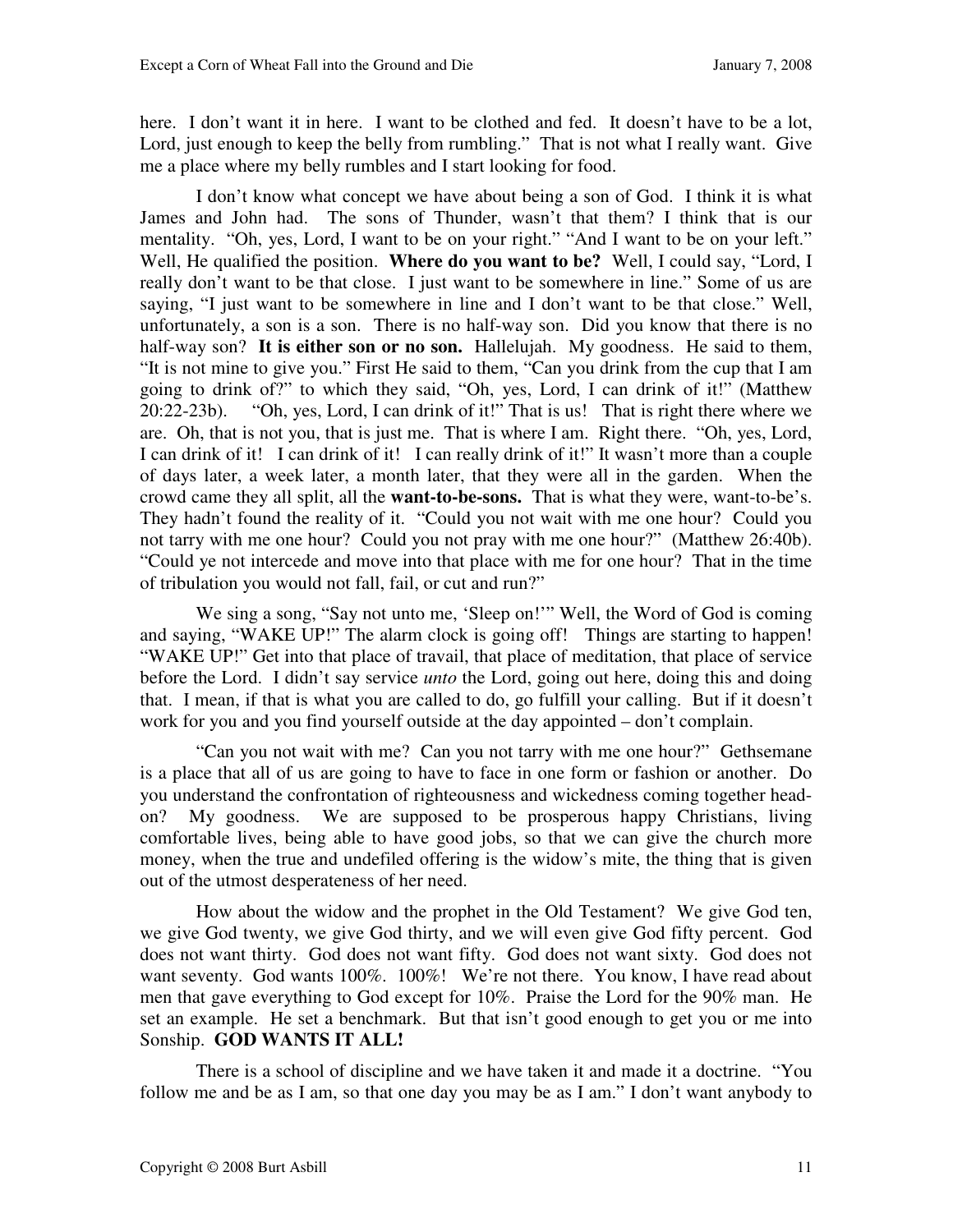be as I am. I want to be as Christ is. I want anybody who is around me to see Christ, that **Christ** may be exemplified and that they might hunger and thirst after Him, not after me. I don't want that position. God forbid that I should ever come to that place. Hallelujah. But it is, nevertheless, a road of discipline.

You know, I am very glad for my Army experience. At the time it didn't make much sense to me and I felt like I was being mistreated. But I thank God for it. It taught me a valuable lesson: you are not your own. Can you imagine that? A young man going into the service (I wasn't serving the Lord either) and being submitted to the regimen that was in force. I was told when to get up, what to eat, what to wear, how to act, when not to talk. Hallelujah. I also had to do other things that I did not want to do, such as being woken up in the middle of the night and being told to put on my backpack in full dress, and getting out there in the cold, rainy, windy weather. We were over there on the coast by Monterey. Sometimes in Monterey it can get pretty cold, especially when the wind is blowing. Being told to dig a hole and just about the time you finished digging it, they tell you to fill it back up again. You are not your own.

You know, there were a couple of guys in our battalion that had gone off to the beach on one of the few weekend furloughs that they gave us. They went out on the beach and got very sunburned and wound up in the infirmary. Do you know what the Army did? They court-martialed them for destroying government property. You are not your own. You are the property of the U.S.A. You belong to them. You are stamped, sealed, and delivered. You can forget about your rights. The only right that you have is to do what you are told. They court-martialed them and found them guilty. I don't know what the penalty was, but it was something. They don't do that for nothing. It taught the rest of us not to go to the beach.

You are not your own. You think because they give you a little furlough that you can do what you want to. I thought that my time was to do with it as I pleased. We have the same attitude. We can get under a certain discipline, into a certain environment and we think, "Oh, my. I have the liberty to do this. I have the liberty to do that," when a son does nothing except for what the Father tells him to do. We are doing a whole lot of things that the Father never even thought about. If we were doing what the Father would have us do, we wouldn't have the visual as well as the actual evidence around us that we are *not* doing what God told us to do.

I don't understand it. I think it is very simple, very plain. In the aspect of what He is talking about He said, "He that loveth his life shall lose it" (John 12:25a). Don't you hear it? If you are preserving your way of life, you are preserving something that is already lost. It is already gone, finished. That is it, but He says, "He that loses his life for my sake shall find it" (Matthew 10:39b). In this place it says, "... he that hateth his life in this world shall keep it unto life eternal" (John 12:25b). This world – this world means all of the attributes, culture and personality that are in you.

You know, I always said that God never sent me out on the mission field to deliver the ones that I was ministering to as much as He wanted to deliver the missionary. I thank God for all of the experience, because every experience has highlighted who I am and how far and how low I am in the aspect of obtaining the reality of Christ. Paul said it a different way. He said, "Christ in you" (Colossians 1:26b). Does that mean Christ in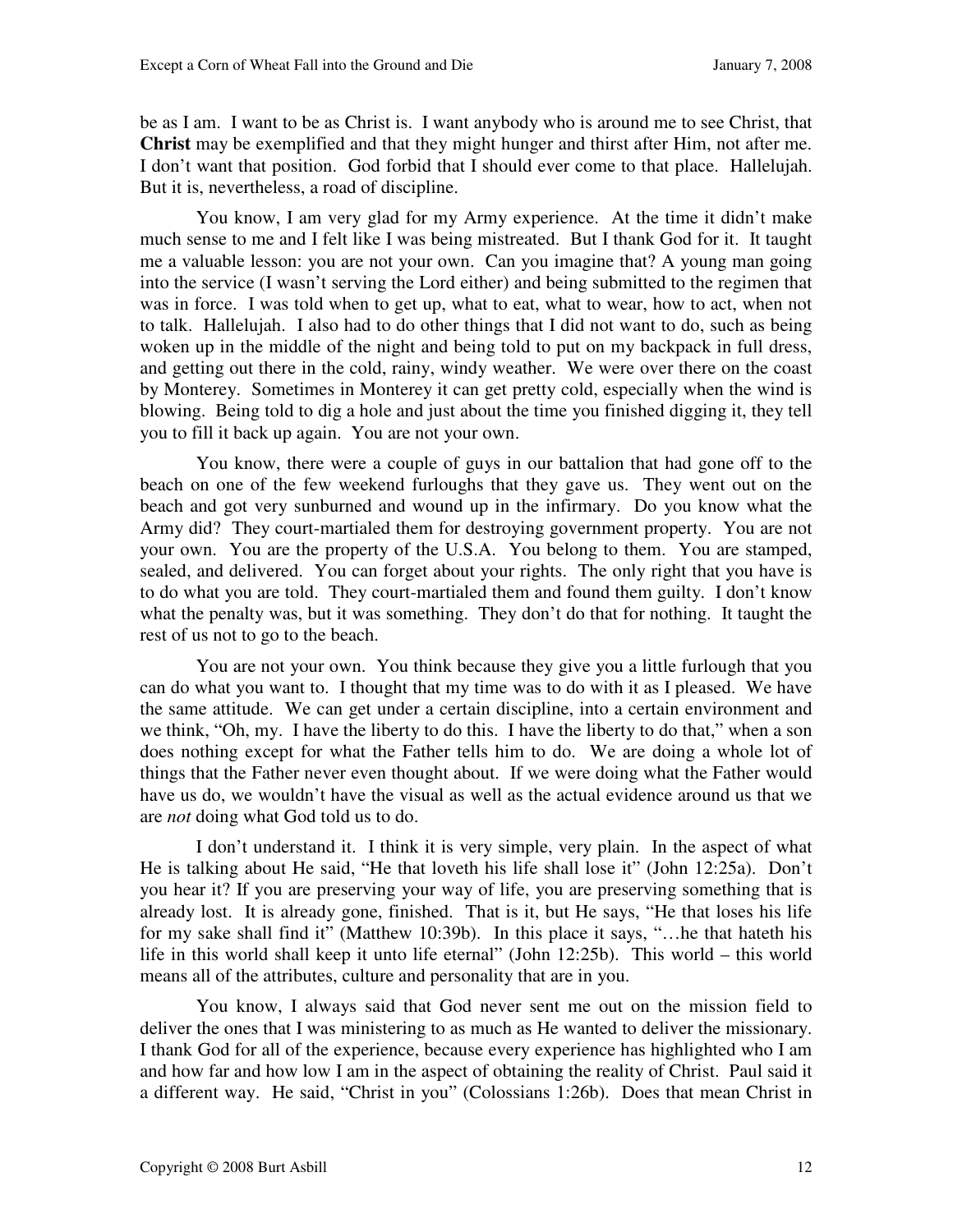Burt, or Burt that has Christ in him? John said, *He must increase, but I must decrease* (John 3:30). That means that what there is of me is diminishing, evaporating, disappearing in some fashion, so that what is of Him is becoming more and more predominant. At least I hope so. Well, we know that Paul was doing all right. At least, it seems like he was doing all right. But he also said, "I am a man that knoweth what lieth within me and I must bring myself in subjection to the revelation that I have" (I Corinthians 9:26-27). I must bring myself into subjection to that authority.

You know, that authority is going to tell me to do just exactly what I don't want to do, because what I want to do is of the world. If I am shy and easily intimidated, He is going to tell me to be extroverted and aggressive. If I am aggressive and an intimidator, He is going to tell me to "shut-up," sit down and get myself someplace in a corner. He is going to tell me the exact opposite of that which I am accustomed to doing. If I am an organizer, He is going to put me in mass confusion. If I am in mass confusion, He is going to put me with an organizer. We are going to be like "iron sharpening iron" (Proverbs 27:17). But you know, I always think I am right. "Well, if they would only." "Well, if he could do this," or, "If they could do that." "If this would happen." "If that would happen." "God, it is all their fault." We are always willing to blame the other guy. Of course, you are not. Sometimes it seems that we are so without understanding. "Well, I don't understand." "What don't you understand?" It really is not for me to understand. Some things are not for me to understand. Number one, I don't have the brain for it. Thank God! I just do not have the brain for it. I can trust Him to work all things out "after the council of His own will" (Ephesians 1:11b). Sometimes I think it is really nice to be dumb.

It says it is impossible for a rich man to inherit the kingdom of God (Matthew 19:24-26, Mark 10:25-27, Luke 18:25-27). I wonder how much more it is for an intelligent man when he has everything up there figured out, if he has this I.Q. always up there working? "Click – Click – Click – Click – Click", "Click – Click - Click – Click – Click." You know, everything like a computer, spitting it out. Oh, my goodness.

Ministry is always related to the ox. Do you know that? How many of you think of an ox as a brilliant type of fellow or smart? Have you ever looked at an ox? An ox is a slow plodding thing, sometimes stubborn. They use the pointed stick to drive an ox. "OUCH!" And we all want to be in some sort of ministry! But we have to have the ox nature, or at least the ox nature that has been transformed to be an obedient ox. Do you know that an obedient ox has learned to do what the master says by reason of what he has suffered? If you think that they take that little stick and just tickle his behind, you've got another thing coming. They take that stick and jab it in there and you know, sometimes blood comes out. That old ox kicks back and what happens when he does that? He gets it again but only deeper!

He said, "Paul, why kickest thou against the pricks?" (Acts 9:5b). Some of us kick ourselves bloody and all the time we are rebuking the devil. My goodness. Hallelujah. John 12:25, *He that loveth his life shall lose it; and he that hateth his life in this world shall keep it unto life eternal.* "…God has set the world in their (my) heart..." but it is something that I want to divest myself of (Ecclesiastes 3:11). I want to disseminate it; it is something I want to see evaporated, burned in the midst of the fire that is going to take care of it, because it is fire. Don't you understand, it is fire that is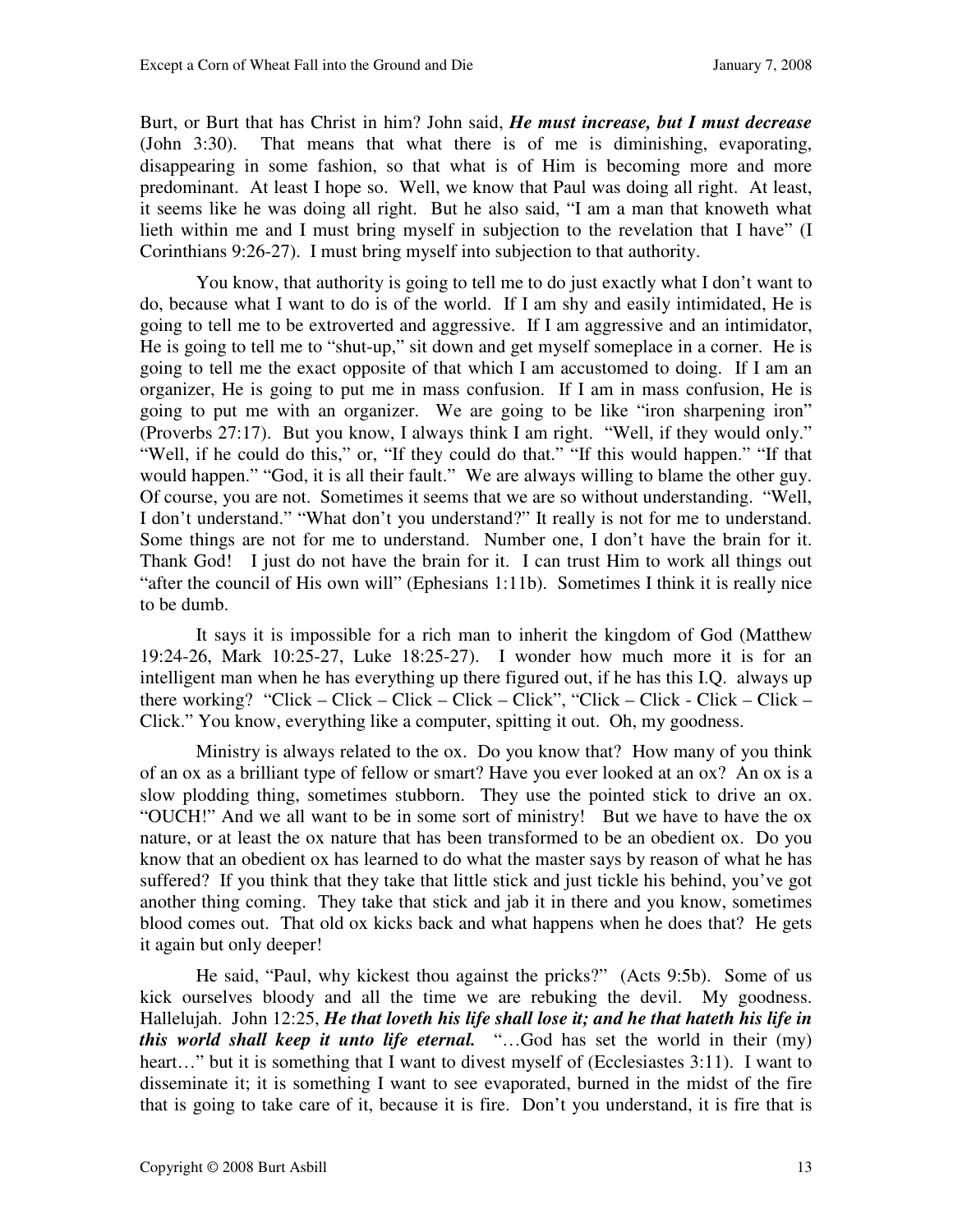required? No offering is accepted of God that isn't accepted by reason of what? FIRE! When Solomon dedicated the temple, what came? Fire! My God.

I look back on my conversion and the beginning of my walk with God. It was nothing but fire. Fire to me personally, emotionally, and mentally! In my family, fire! My God. When I got through that and I got into the baptism of the Holy Ghost, it was **fire**! Nothing but **fire**! The walk into God has been tribulation after tribulation. Maybe your story is different. You just floated from one cloud of glory to the next, always on that spiritual high, always on those spiritual mountains, with the breath of God always cooling your brow.

My experience has not been that way. It has been head down into the wind, trudging along, trying to maintain some sort of equilibrium and all the time trying to grasp the reality of Christ within me. Hallelujah. Sometimes it doesn't go very well. Hallelujah. My God. That is one of the reasons that I have the wife that I have. My goodness, is she an encouragement to me. She lays it out and doesn't pull any punches. She comes right around and tells me like it is. Hallelujah. Thank God for the truth. Sometimes it hurts, you understand. Sometimes I don't react just the right way, but that doesn't stop her from moving in the Spirit of God and bringing me the word that I need, that I might be encouraged to rise up and to go on. I could get mad, arrogant, or biblical. "Woman, you are supposed to reverence me and give me some sort of encouragement. Why are you getting on top of me with your spurs?"

My God. Thank God. He knew just exactly what I needed. He knew exactly where I needed it and when I needed it. Thank God I got it! Hallelujah. She is no namby-pamby. Let me tell you, she is tough! You have got to be tough to live with me in my circumstances. Everything about my situation is tough, tough, tough, tough and I don't think your situation is any different than mine. Why? Because you have a word, a hope, and a desire. You have heard something with your ear that pricked your heart. Either that or you would be somewhere else. You wouldn't be sitting here in this place. You would be down on the beach somewhere.

We need to think about what it is that we are pursuing. We need to think about the demands that are going to be made upon us. Hallelujah. It says that no man goes to build a house unless he first sits down and what? Considers the cost thereof and makes sure that he has the funds in place in order to finish the thing that he started. No man goes to war without figuring out what he is coming up against and arming himself as is necessary, so that he won't find himself having to make peace or surrender his authority (Luke 14:28-32). What position is greater than this place that we are in as far as God is concerned regarding His Word called sonship?

We want to believe that it is another church word, that we have the liberty of another organization and that we have the religious right to life. What right of life did Jesus Christ have? Peter rose up and said, "Jesus, it will not be so, Lord. It cannot be that way" (Matthew 16:22). He wasn't thinking about Jesus. He was thinking about himself. "What is going to happen to me if they do that to Him? I've been associated with this fellow for  $3\frac{1}{2}$  years. I am a marked man. I've got this throne that He promised me. I've got this position of authority that is mine." He wasn't thinking about Jesus. He was thinking about his own skin and it is demonstrated down the road. One little moment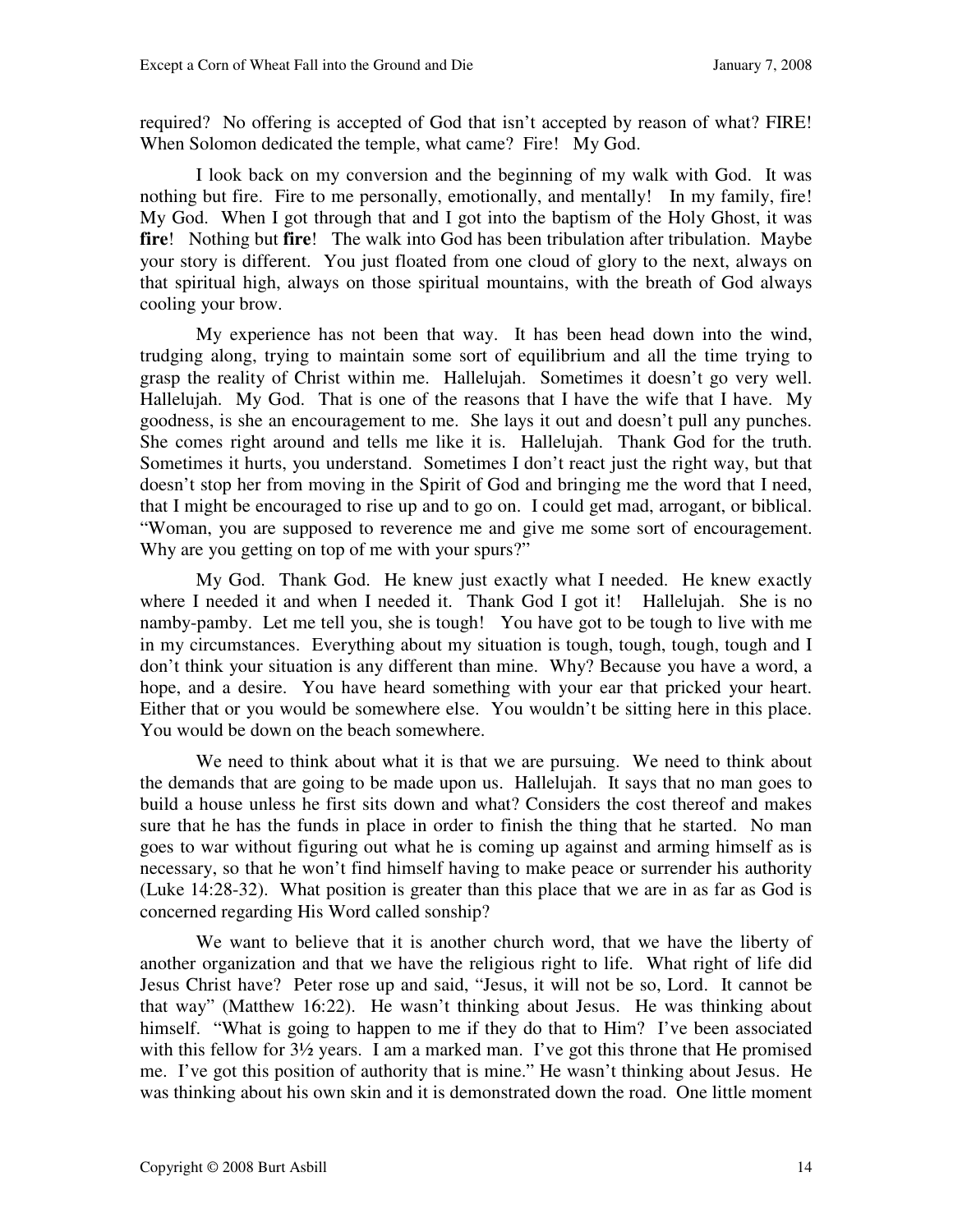of bravado and then he drops the sword and runs. He had just said, "Lord, I'll die! I'm a one-man army! You don't need anyone else but me!" My goodness.

We want the revelation and the knowledge, but we don't want the lifestyle. "The Son of man hath not where to lay his head" (Matthew 8:20b, Luke 9:58a). I'll bet you all have pillows and beds. It says the Son of man, who is the Son of God, has no place to lay His head. When are we going to recognize and accept the calling and election? Hallelujah. Quite frankly, some of us may find ourselves in that position, not voluntarily, but because external circumstances forced us. Hallelujah. Can you say, "Amen!"? Or is it too much?

John 12:25*, He that loveth his life shall lose it; and he that hateth his life in this world shall keep it unto life eternal.* Lord, I don't want to love my life. If I love my life, Lord, show me where that love is and let's take care of it! Now I am not talking about you. I am talking about me. Lord God, I want to know how it is, what it is and who it is that I love more than you. Boy, God give us the strength! God give me the strength to walk it out when it comes.

John 12:26*, If any man serve me, let him follow me; and where I am, there shall also my servant be: if any man serve me, him will my Father honour.* They wanted to see the Son. Isn't it marvelous? The guy could have just gone out and said, "Well, here He is. How do you do? This is Jesus. This is so and so." "Oh hi, hi, how are you doing?" Immediately He walks up and starts talking all of this stuff about losing your life and following Him and doing this that. **We are talking about the Son of God. We are talking about BEING A SON.** 

Do you know that there is a difference between being a hireling and a son? There are three categories that you can be in. The first is that of a hireling and the last is that of a son. Most of us are not yet qualifying for the position of the son. Most of us are still in the position of the hireling looking for some reward or compensation for all of our service and suffering. Do you know that the hireling is always looking for the reward of his work? Isn't that what we do most of the time? "Well, God, I am building up this treasure in heaven. Oh yes, I am laying up these crowns in heaven." Do you know that Paul wasn't thinking about the crown when he was doing it? I don't believe that Paul would say, "Oh, that is another jewel in my crown." NO! I don't think he had that mentality. I think he was hearing the Father. When the Father spoke of the men in Macedonia that He would stretch forth His hand to, he wasn't thinking about jewels. He was thinking about obeying that Father (Acts 16:9-10).

We are not thinking about obeying the Father. We are thinking about the jewels and being rewarded. "Oh, if I give, I will get back! If I give 10%, I will get back 100 fold." What are you going to do with the 100-fold? Are you going to give it all back again? Probably not. There is probably some dire need that you have to meet. Do you know something? God has treated me so absolutely marvelously. I have been in places and done things that I would not have been able to do had I not been doing the will of the Father. It was beyond my economic ability. It was beyond my position of personality to be found in certain places and doing certain things. Yet God chose by some miraculous aspect and by virtue of my willingness to do what He told me. Yet He brought me into a place and blessed me. It wasn't something that you could put in the bank, but I could put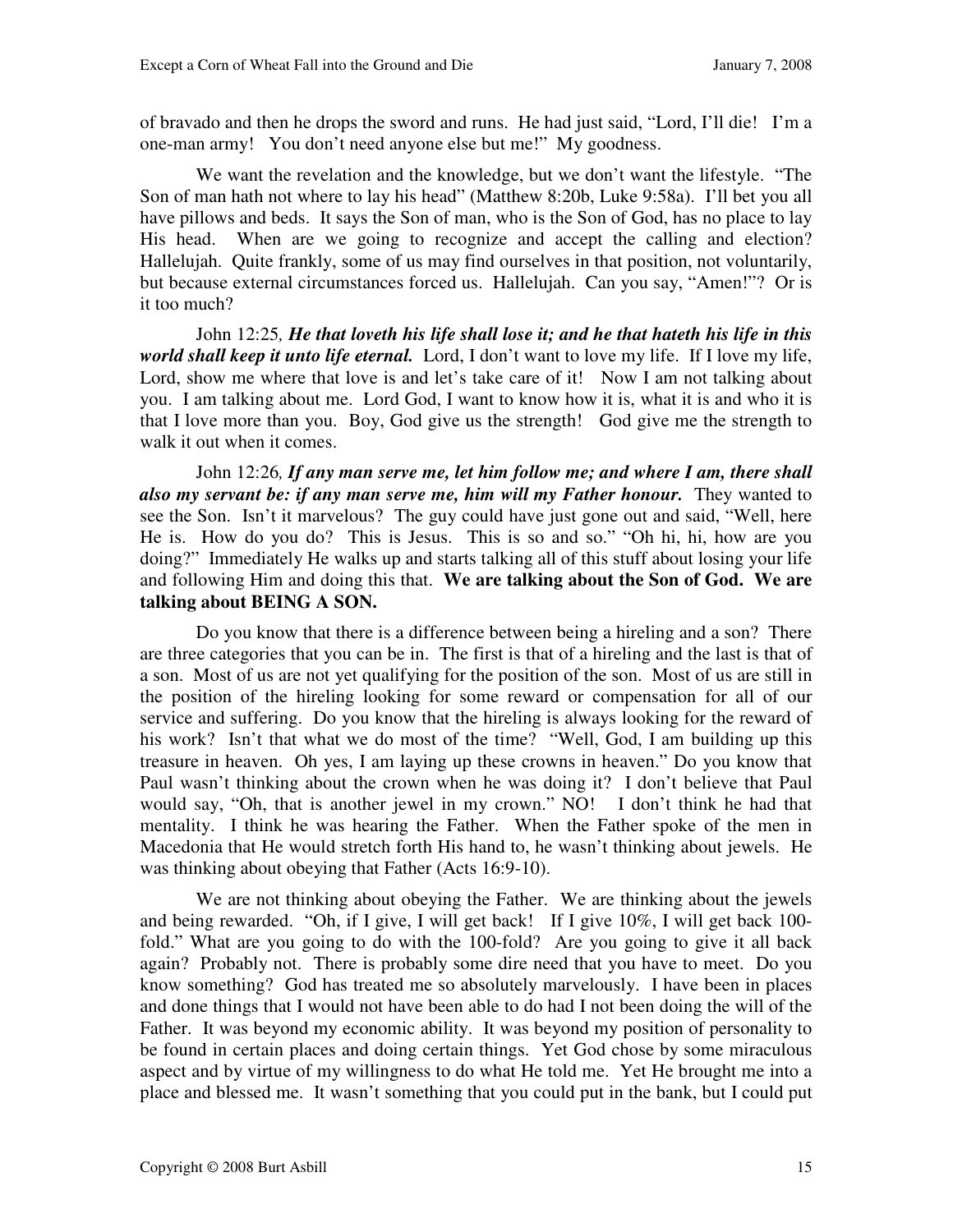it in my spiritual bank as an experience of the care and love of the Father that He has towards me. It shows that He will give me a place to rest that is outside of my position to attain in the beginning. Hallelujah.

#### John 12:26, *If any man serve me, let him follow me; and where I am, there shall also my servant be: if any man serve me, him will my Father honour.*

We are still talking about seeing the Son. There is a position of service that is recommended with regard to Jesus Christ. He says, "Follow me." Well, we can't follow Him in the actuality of Him walking out there and we are walking behind Him. But we can certainly follow the acts, the deeds and the mentality. We can certainly find ourselves in a mental, emotional environment that will bring us to a point where someday, somehow, God says, "Well done, good and faithful servant…" (Matthew 25:21a, 23a). Well, maybe I want to hear, "Well done, good and faithful SON." I have to be a servant in order to be a son. It was Jesus Christ who was the Son who demonstrated the position of servitude when He took off His garment, bent down, took the bowl and began to wash the disciples' feet (John 13:5). Even Judas'! He didn't leave Judas out. My goodness. There could be no recrimination. The devil could not come and bring reproach against Him. He had to have the right attitude, the right heart, the right place and the right desires. His feelings toward the man had to be the same as they were toward the other eleven! My God! What a mentality! "If you like me, I will like you," had nothing to do with it. It was in the Father's heart for Judas that there would be some sort of reconciliation, or restitution worked out in his behalf with regard to his position of rebellion, stubbornness and the sin that was in his heart. It was not in the desire of the Father's heart that the man should go to hell, in spite of the fact of who he was and what he was and what he was doing.

Most of us have "Pilate-itis disease". We want to wash our hands of this or that and figure that we are clean of all that we can do. "My hands are clean of the blood of this innocent man" (Matthew 27:24b). They tell me that Pilate died a horrible, miserable death. I don't know if it is true. He had the Truth standing before him and there was something that was pricking the man's heart. Do you hear me? He said, "I find no wrong in this man." Yet he condemned Him to die. You know, because of the love of the Father, it might have been that he might have even turned Him loose. I don't know. But Jesus gave him the liberty. Do you know that? It was Jesus Christ that gave him the liberty.

*Thou couldest have no power at all against me, except it were given thee from above: therefore he that delivered me unto thee hath the greater sin* (John 19:11). He said that the burden of the sin lies greater upon those that have brought Me to you, than it does on you. Who knows, it may have been by the strength of that word that Pilate had the strength to turn Him over to the Jews. Of His life He says, *No man taketh it from me, but I lay it down of myself. I have power to lay it down, and I have power to take it again. This commandment have I received of my Father* (John 10:18).

"I lay it down and I can pick it up again." That is so marvelous. There is a revelation in that. What does it say? If **I don't lay it down, I am not going to pick it up again**. **The laying down gives me the authority to pick it up**. Yet I don't pick it up on my terms. I pick it up on the terms of the Father. There was an hour, there was a day,